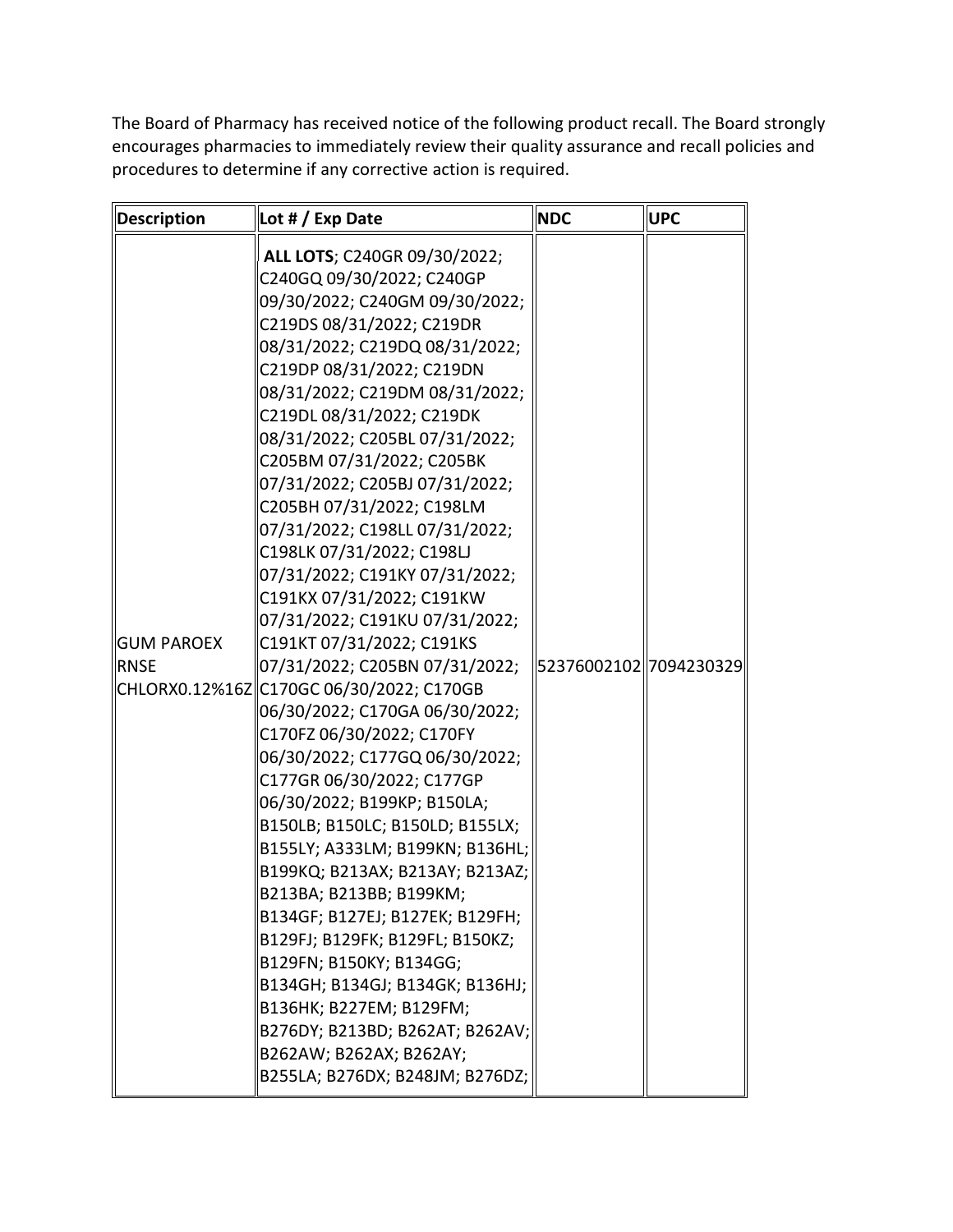| <b>Description</b> | Lot # / Exp Date                | <b>NDC</b> | <b>UPC</b> |
|--------------------|---------------------------------|------------|------------|
|                    | B276EA; B276EB; B276EC; B276ED; |            |            |
|                    | B276EE; B276EF; B276DW; B234FJ; |            |            |
|                    | B122DT; B227EN; B231EX; B231EY; |            |            |
|                    | B234EZ; B234FB; B255LB; B234FH; |            |            |
|                    | B213BE; B234FK; B234FL; B234FM; |            |            |
|                    | B241HL; B241HM; B248JK; B248JL; |            |            |
|                    | B234FG; B010JT; B016LB; A361FX; |            |            |
|                    | A361FY; A361FZ; B003HL; A361FV; |            |            |
|                    | B010JS; A361FT; B010JU; B010JV; |            |            |
|                    | B010JW; B010JX; B010JY; B016KZ; |            |            |
|                    | B127EH; B010JR; A340AJ; A333LN; |            |            |
|                    | A333LP; A333LQ; A340AD; A340AE; |            |            |
|                    | A340AF; A361FW; A340AH;         |            |            |
|                    | B016LC; A340AK; A340AL;         |            |            |
|                    | A340AM; A340AN; A354FF;         |            |            |
|                    | A354FG; A361FR; A340AG; B085EB; |            |            |
|                    | B016LA; B077CG; B077CH; B080DB; |            |            |
|                    | B080DC; B080DD; B066LE; B080DG; |            |            |
|                    | B066LD; B085EC; B122DN; B122DP; |            |            |
|                    | B122DQ; B122DR; B122DS; B283FJ; |            |            |
|                    | B080DF; B045FY; B031BX; B031BY; |            |            |
|                    | B031BZ; B031CA; B031CB; B031CC; |            |            |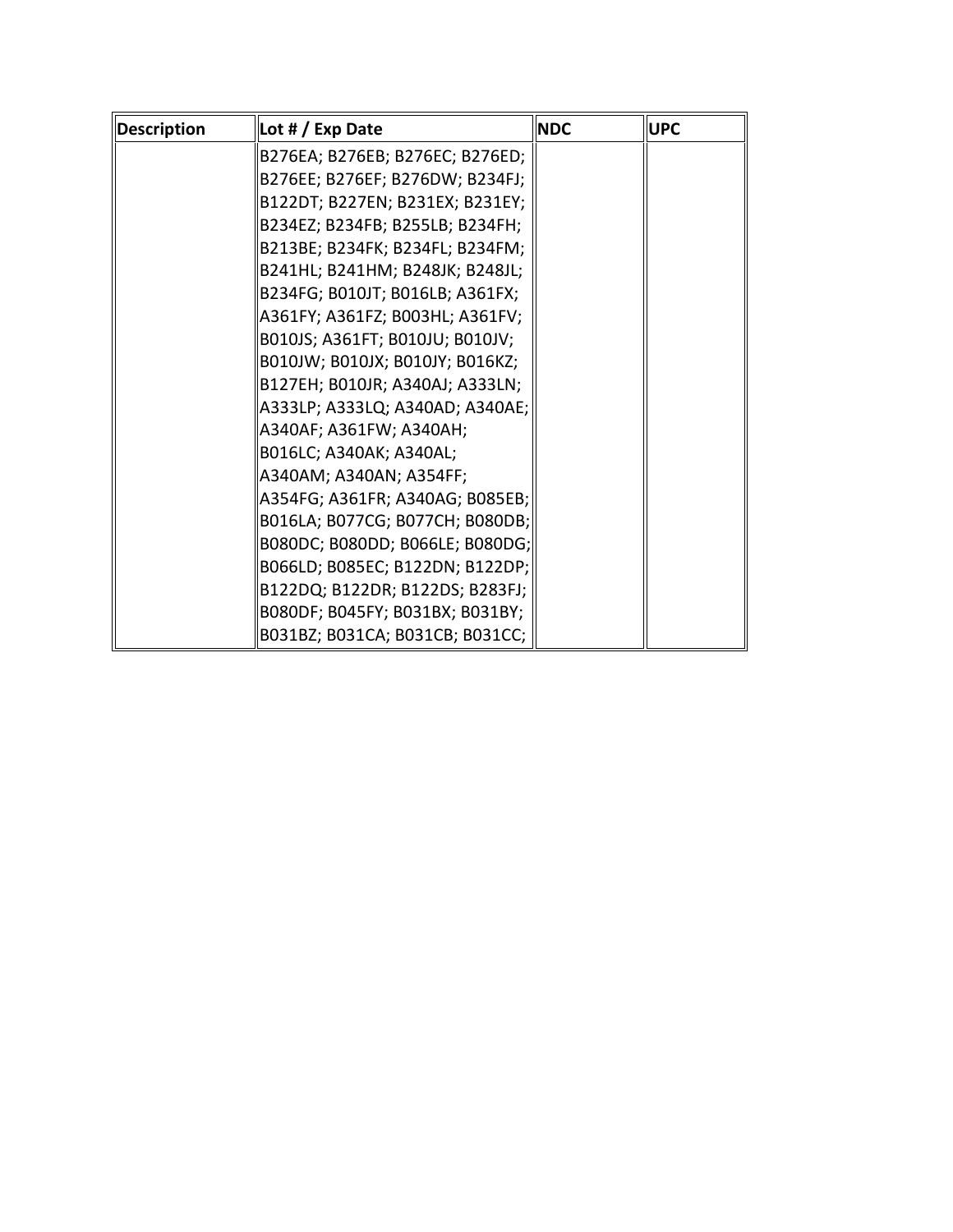| <b>Description</b>                                         | Lot # / Exp Date                            | <b>NDC</b> | <b>UPC</b> |
|------------------------------------------------------------|---------------------------------------------|------------|------------|
|                                                            | B066LF; B045FX; B127EG; B045FZ;             |            |            |
|                                                            | B045GA; B045GB; B059JG; B066KZ;             |            |            |
|                                                            | B066LA; B066LB; B045FW; C149DY;             |            |            |
|                                                            | C051CT; C156EZ; C156EY; C156EX;             |            |            |
|                                                            | C156EW; C156EU; C156ET; C156ER;             |            |            |
|                                                            | C149DW; B283FG; C149DS;                     |            |            |
|                                                            | B283FH; C142DL; C065GJ; C065GH;             |            |            |
|                                                            | C065GG; C065GE; C058DZ; C058DY;             |            |            |
|                                                            | C051CV; C051CU; C156ES;                     |            |            |
|                                                            | C142DM; B318BL; B339ET; B339ES;             |            |            |
|                                                            | B339ER; B339EQ; B330DD;                     |            |            |
|                                                            | B330DC; B330DB; B330DA; B330CZ;             |            |            |
|                                                            | B330CY; C051CS; B318BP; B347FW;             |            |            |
|                                                            | B318BM; B318BR; B318BK;                     |            |            |
|                                                            | B311AS; B311AR; B304LA; B304KZ;             |            |            |
|                                                            | B304KX; B304KW; B304KV;                     |            |            |
|                                                            | B304KU; B304KT; B283FM; B283FL;             |            |            |
|                                                            | B283FK; C149DT; C051CP; B318BN;             |            |            |
|                                                            | C051CQ; B347FX; C051CN; C034JF;             |            |            |
|                                                            | C034JE; C034JD; C034JC; C034JB;             |            |            |
|                                                            | C023FS; C023FR; C023FQ; C016BS;             |            |            |
|                                                            | C016BR; B347FZ; C051CR; C016BQ;             |            |            |
|                                                            | B347FY; C009LM; C009LN; C009LP;             |            |            |
|                                                            | C009LQ; C016BN; C009LU; C016BK;             |            |            |
|                                                            | C016BL; C016BM; C009LT; C016BP              |            |            |
| llParoex<br>Chlorhexidine<br>Gluconate Oral<br>Rinse 0.12% | ALL LOTS; C191KR 07/31/2022;                |            |            |
|                                                            | B204LD; B227DW; B256LP;                     |            |            |
|                                                            | B256LQ; B318BS; B318BT; C156FA;             |            |            |
|                                                            | C058DW; C058DX; B204LC; B009JK; 52376002104 |            |            |
|                                                            | C016BJ; B144JY; B144JX; B141HY;             |            |            |
|                                                            | B141HX; B074BP; B070AS; B009JL;             |            |            |
|                                                            | A340AQ; A340AP; B031CD                      |            |            |

 *note that ALL LOTS within expiry of the above products are recalled. Expiration dates absent \*\*\*PLEASE NOTE: Expiration dates were not provided by vendor for all affected lots. Please for lots above range from 12/31/2020-9/30/2022.* 

 Sunstar is recalling ALL LOTS of the above items due to testing indicating that product may be contaminated with Burkholderia lata. This recall is to the consumer level. Affected product began shipping December 14, 2018.